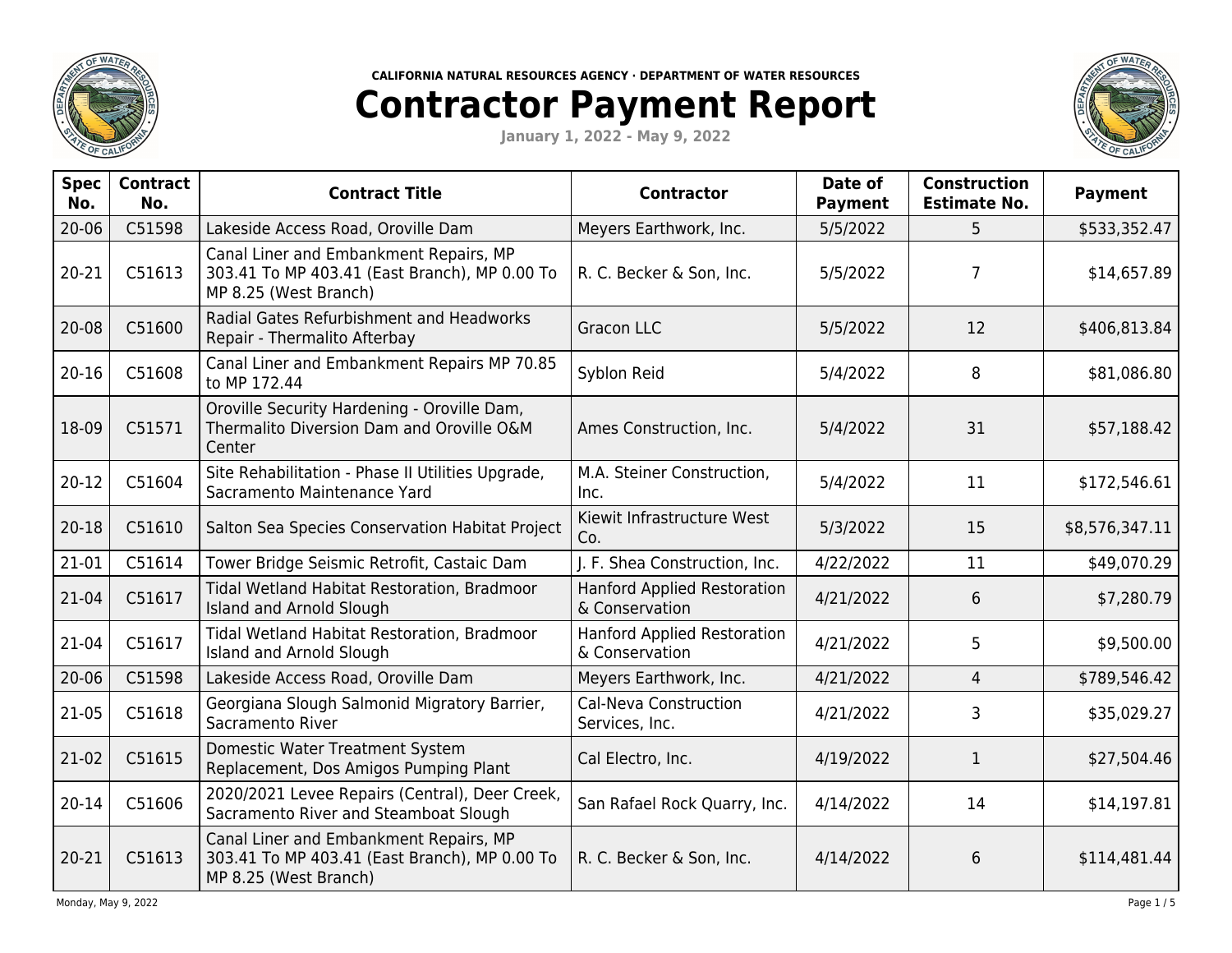| Spec  <br>No. | <b>Contract</b><br>No. | <b>Contract Title</b>                                                                                                                             | <b>Contractor</b>                       | Date of<br><b>Payment</b> | <b>Construction</b><br><b>Estimate No.</b> | <b>Payment</b> |
|---------------|------------------------|---------------------------------------------------------------------------------------------------------------------------------------------------|-----------------------------------------|---------------------------|--------------------------------------------|----------------|
| 21-06         | C51619                 | Canal Liner Repairs, MP 172.44 To MP 294.93<br>(California Aqueduct), MP 0.00 To MP 14.82<br>(Coastal Branch)                                     | Bosco Constructors, Inc.                | 4/14/2022                 | 4                                          | \$119,683.10   |
| $20 - 16$     | C51608                 | Canal Liner and Embankment Repairs MP 70.85<br>to MP 172.44                                                                                       | Syblon Reid                             | 4/13/2022                 | $\overline{7}$                             | \$982,214.40   |
| $21-05$       | C51618                 | Georgiana Slough Salmonid Migratory Barrier,<br>Sacramento River                                                                                  | Cal-Neva Construction<br>Services, Inc. | 4/13/2022                 | $\overline{2}$                             | \$520,599.52   |
| $20 - 12$     | C51604                 | Site Rehabilitation - Phase II Utilities Upgrade,<br>Sacramento Maintenance Yard                                                                  | M.A. Steiner Construction,<br>Inc.      | 4/11/2022                 | 10                                         | \$294,560.21   |
| 20-01         | C51593                 | Lower Elkhorn Basin Levee Setback,<br>Sacramento and Yolo Bypasses                                                                                | Forgen LLC                              | 4/1/2022                  | 19                                         | \$2,123,571.07 |
| 19-08         | C51590                 | Loafer Point Boat Launch Facility - Stage I (Site<br>3B), Lake Oroville                                                                           | K. W. Emerson, Inc.                     | 3/31/2022                 | 21                                         | \$161,729.24   |
| $20 - 14$     | C51606                 | 2020/2021 Levee Repairs (Central), Deer Creek,<br>Sacramento River and Steamboat Slough                                                           | San Rafael Rock Quarry, Inc.            | 3/31/2022                 | 13                                         | \$63,515.03    |
| $20 - 08$     | C51600                 | Radial Gates Refurbishment and Headworks<br>Repair - Thermalito Afterbay                                                                          | <b>Gracon LLC</b>                       | 3/31/2022                 | 11                                         | \$84,425.05    |
| $21-03$       | C51616                 | Landfill Cap - Harvey O. Banks Pumping Plant                                                                                                      | M.A. Steiner Construction,<br>Inc.      | 3/30/2022                 | $\overline{7}$                             | \$41,454.67    |
| 21-01         | C51614                 | Tower Bridge Seismic Retrofit, Castaic Dam                                                                                                        | J. F. Shea Construction, Inc.           | 3/30/2022                 | 10                                         | \$488,185.44   |
| 15-06         | C51508                 | Fire Systems Modernization, Edward Hyatt<br>Powerplant, Thermalito Diversion Dam<br>Powerplant, and Oroville Operations and<br>Maintenance Center | Monterey Mechanical Co.                 | 3/30/2022                 | 54                                         | \$211,703.45   |
| $20 - 20$     | C51612                 | Bethany Dams Restoration and Rodent Burrow<br>Prevention                                                                                          | Kiewit Infrastructure West<br>Co.       | 3/30/2022                 | 9                                          | \$298,344.74   |
| $20 - 03$     | C51595                 | Replacement of Radial Gates, Check Structures<br>3,4,6, and 9                                                                                     | NMI Industrial Holdings, Inc.           | 3/30/2022                 | 4                                          | \$139,009.98   |
| $20-12$       | C51604                 | Site Rehabilitation - Phase II Utilities Upgrade,<br>Sacramento Maintenance Yard                                                                  | M.A. Steiner Construction,<br>Inc.      | 3/30/2022                 | 9                                          | \$613,449.97   |
| 20-09         | C51601                 | 2020/2021 Levee Repairs (South), Georgiana<br>Slough, Old River, and San Joaquin River                                                            | Cal-Neva Construction<br>Services, Inc. | 3/30/2022                 | 9                                          | \$75,704.10    |
| 18-02         | C51564                 | Levee and Wetland Maintenance 2018, 2019,<br>2020, and 2021, Suisun Marsh and Delta Legal<br>Boundary                                             | <b>Sweetwater Construction</b><br>Inc.  | 3/30/2022                 | 13                                         | \$133,848.36   |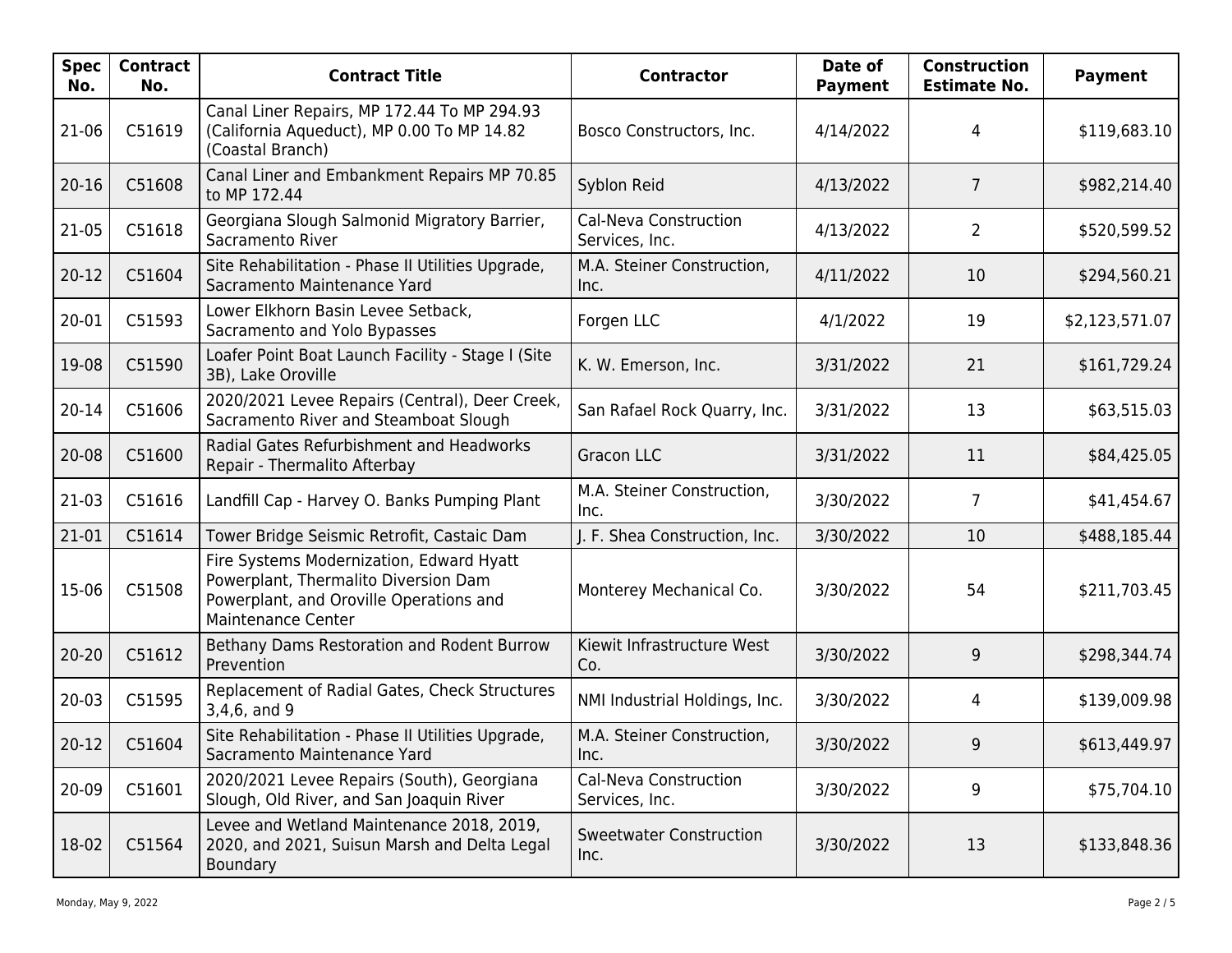| <b>Spec</b><br>No. | <b>Contract</b><br>No. | <b>Contract Title</b>                                                                                            | <b>Contractor</b>                                    | Date of<br><b>Payment</b> | <b>Construction</b><br><b>Estimate No.</b> | <b>Payment</b> |
|--------------------|------------------------|------------------------------------------------------------------------------------------------------------------|------------------------------------------------------|---------------------------|--------------------------------------------|----------------|
| 20-11              | C51603                 | 2020/2021 Levee Repairs (North), Butte Creek,<br>Elder Creek, Elk Slough, Sacramento River,<br>Yankee Slough     | San Rafael Rock Quarry, Inc.                         | 3/25/2022                 | 11                                         | \$4,759.09     |
| $20 - 18$          | C51610                 | Salton Sea Species Conservation Habitat Project                                                                  | Kiewit Infrastructure West<br>Co.                    | 3/25/2022                 | 14                                         | \$7,669,079.44 |
| $20 - 17$          | C51609                 | Tower Replacement, Farewell Gap                                                                                  | <b>Bugler Construction</b>                           | 3/25/2022                 | $\overline{3}$                             | \$4,248.55     |
| 21-03              | C51616                 | Landfill Cap - Harvey O. Banks Pumping Plant                                                                     | M.A. Steiner Construction,<br>Inc.                   | 3/16/2022                 | 6                                          | \$151,040.00   |
| 18-19              | C51581                 | Temporary Rock Barriers - 2019, 2020 and<br>2021, Middle River, Old River, and Grant Line<br>Canal               | Cal-Neva Construction<br>Services, Inc.              | 3/10/2022                 | 30                                         | \$661,196.77   |
| 20-01              | C51593                 | Lower Elkhorn Basin Levee Setback,<br>Sacramento and Yolo Bypasses                                               | Forgen LLC                                           | 3/10/2022                 | 18                                         | \$253,951.15   |
| $20 - 15$          | C51607                 | Canal Liner Raise and Instrumentation, Milepost<br>175 to 213                                                    | Bosco Constructors, Inc.                             | 3/9/2022                  | 8                                          | \$0.00         |
| $20 - 06$          | C51598                 | Lakeside Access Road, Oroville Dam                                                                               | Meyers Earthwork, Inc.                               | 3/9/2022                  | 3                                          | \$895,693.68   |
| 20-21              | C51613                 | Canal Liner and Embankment Repairs, MP<br>303.41 To MP 403.41 (East Branch), MP 0.00 To<br>MP 8.25 (West Branch) | R. C. Becker & Son, Inc.                             | 3/9/2022                  | 5                                          | \$61,566.35    |
| $16-16$            | C51535                 | Restoration and Modernization, Thermalito<br>Pumping-Generating Plant                                            | Monterey Mechanical<br>Company                       | 3/7/2022                  | 38                                         | \$3,283.74     |
| 21-07              | C51620                 | Drought Emergency - Temporary Rock Barrier -<br>2021, West False River                                           | Kiewit Infrastructure West<br>Co.                    | 3/1/2022                  | $\overline{2}$                             | \$4,156,529.48 |
| 18-02              | C51564                 | Levee and Wetland Maintenance 2018, 2019,<br>2020, and 2021, Suisun Marsh and Delta Legal<br>Boundary            | <b>Sweetwater Construction</b><br>Inc.               | 2/28/2022                 | 12                                         | \$233,497.65   |
| 21-09              | C51622                 | Salmonid Habitat Restoration and Fish Passage -<br>Site Preparation, Northern Yolo Bypass                        | <b>Hanford Applied Restoration</b><br>& Conservation | 2/28/2022                 | 4                                          | \$60,997.34    |
| 20-08              | C51600                 | Radial Gates Refurbishment and Headworks<br>Repair - Thermalito Afterbay                                         | <b>Gracon LLC</b>                                    | 2/25/2022                 | 10                                         | \$213,246.74   |
| $20 - 12$          | C51604                 | Site Rehabilitation - Phase II Utilities Upgrade,<br>Sacramento Maintenance Yard                                 | M.A. Steiner Construction,<br>Inc.                   | 2/24/2022                 | 8                                          | \$102,607.88   |
| $20 - 20$          | C51612                 | Bethany Dams Restoration and Rodent Burrow<br>Prevention                                                         | Kiewit Infrastructure West<br>Co.                    | 2/23/2022                 | 8                                          | \$833,976.39   |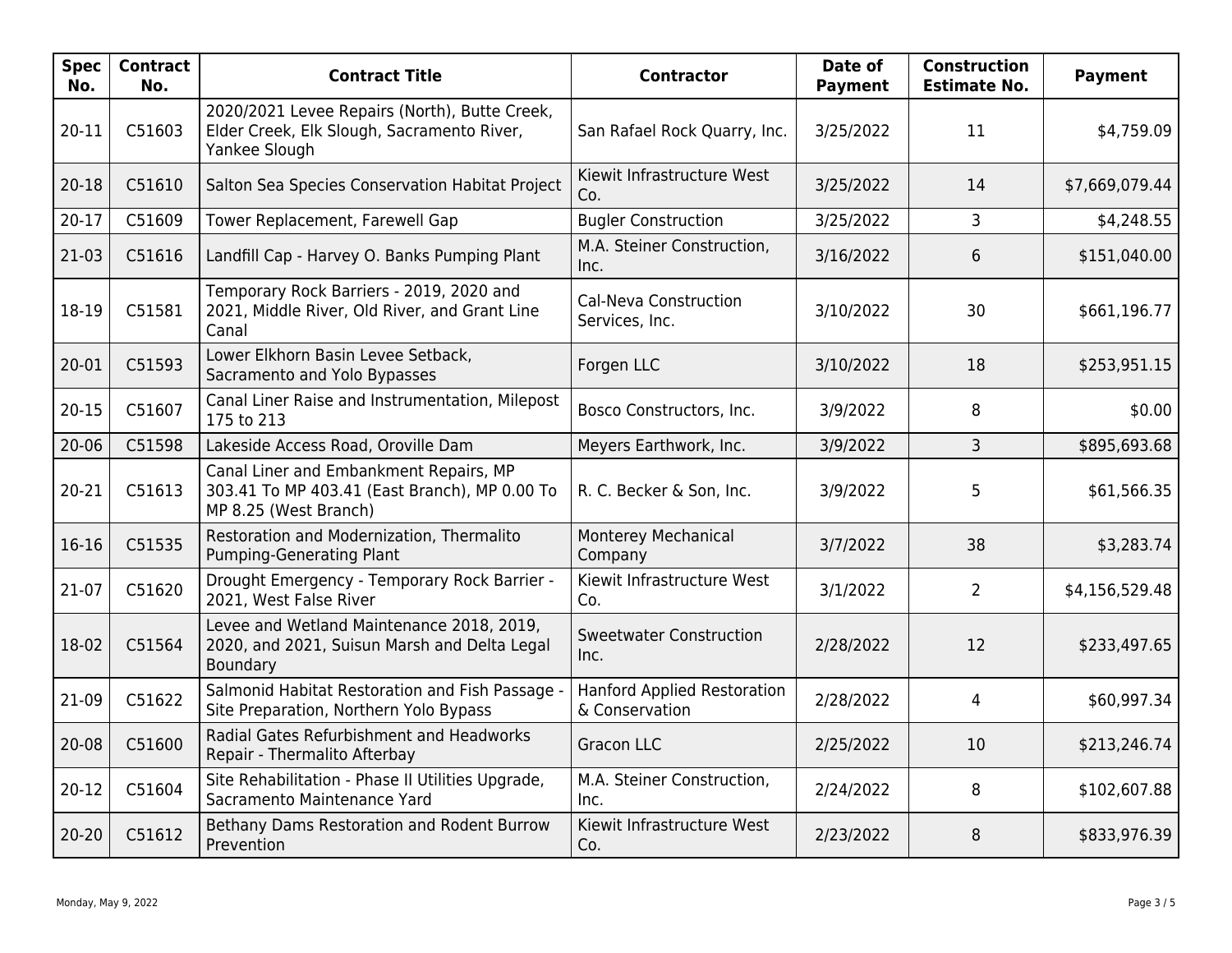| <b>Spec</b><br>No. | <b>Contract</b><br>No. | <b>Contract Title</b>                                                                                            | <b>Contractor</b>                                    | Date of<br><b>Payment</b> | <b>Construction</b><br><b>Estimate No.</b> | <b>Payment</b> |
|--------------------|------------------------|------------------------------------------------------------------------------------------------------------------|------------------------------------------------------|---------------------------|--------------------------------------------|----------------|
| 20-14              | C51606                 | 2020/2021 Levee Repairs (Central), Deer Creek,<br>Sacramento River and Steamboat Slough                          | San Rafael Rock Quarry, Inc.                         | 2/23/2022                 | 12                                         | \$790,839.45   |
| 21-01              | C51614                 | Tower Bridge Seismic Retrofit, Castaic Dam                                                                       | J. F. Shea Construction, Inc.                        | 2/23/2022                 | 9                                          | \$759,043.47   |
| 19-08              | C51590                 | Loafer Point Boat Launch Facility - Stage I (Site<br>3B), Lake Oroville                                          | K. W. Emerson, Inc.                                  | 2/14/2022                 | 20                                         | \$294,780.26   |
| 21-06              | C51619                 | Canal Liner Repairs, MP 172.44 To MP 294.93<br>(California Aqueduct), MP 0.00 To MP 14.82<br>(Coastal Branch)    | Bosco Constructors, Inc.                             | 2/9/2022                  | $\overline{2}$                             | \$146,710.09   |
| $20 - 21$          | C51613                 | Canal Liner and Embankment Repairs, MP<br>303.41 To MP 403.41 (East Branch), MP 0.00 To<br>MP 8.25 (West Branch) | R. C. Becker & Son, Inc.                             | 2/9/2022                  | 4                                          | \$114,987.30   |
| $20 - 18$          | C51610                 | Salton Sea Species Conservation Habitat Project                                                                  | Kiewit Infrastructure West<br>Co.                    | 2/4/2022                  | 13                                         | \$3,505,342.39 |
| 20-01              | C51593                 | Lower Elkhorn Basin Levee Setback,<br>Sacramento and Yolo Bypasses                                               | Forgen LLC                                           | 2/2/2022                  | 17                                         | \$1,200,368.26 |
| 20-08              | C51600                 | Radial Gates Refurbishment and Headworks<br>Repair - Thermalito Afterbay                                         | <b>Gracon LLC</b>                                    | 2/2/2022                  | 9                                          | \$70,567.47    |
| 21-04              | C51617                 | Tidal Wetland Habitat Restoration, Bradmoor<br>Island and Arnold Slough                                          | <b>Hanford Applied Restoration</b><br>& Conservation | 2/2/2022                  | 4                                          | \$23,615.81    |
| $20 - 06$          | C51598                 | Lakeside Access Road, Oroville Dam                                                                               | Meyers Earthwork, Inc.                               | 2/1/2022                  | $\overline{2}$                             | \$1,030,047.59 |
| 18-02              | C51564                 | Levee and Wetland Maintenance 2018, 2019,<br>2020, and 2021, Suisun Marsh and Delta Legal<br>Boundary            | <b>Sweetwater Construction</b><br>Inc.               | 2/1/2022                  | 11                                         | \$334,051.88   |
| $20 - 03$          | C51595                 | Replacement of Radial Gates, Check Structures<br>3,4,6, and 9                                                    | NMI Industrial Holdings, Inc.                        | 2/1/2022                  | 3                                          | \$118,276.63   |
| 21-09              | C51622                 | Salmonid Habitat Restoration and Fish Passage -<br>Site Preparation, Northern Yolo Bypass                        | <b>Hanford Applied Restoration</b><br>& Conservation | 1/25/2022                 | 3                                          | \$236,551.33   |
| 21-01              | C51614                 | Tower Bridge Seismic Retrofit, Castaic Dam                                                                       | J. F. Shea Construction, Inc.                        | 1/25/2022                 | 8                                          | \$299,650.51   |
| 21-03              | C51616                 | Landfill Cap - Harvey O. Banks Pumping Plant                                                                     | M.A. Steiner Construction,<br>Inc.                   | 1/25/2022                 | 5                                          | \$208,792.65   |
| 21-06              | C51619                 | Canal Liner Repairs, MP 172.44 To MP 294.93<br>(California Aqueduct), MP 0.00 To MP 14.82<br>(Coastal Branch)    | Bosco Constructors, Inc.                             | 1/24/2022                 | $\mathbf{1}$                               | \$169,002.05   |
| 21-05              | C51618                 | Georgiana Slough Salmonid Migratory Barrier,<br>Sacramento River                                                 | Cal-Neva Construction<br>Services, Inc.              | 1/24/2022                 | $\mathbf 1$                                | \$1,945,652.59 |